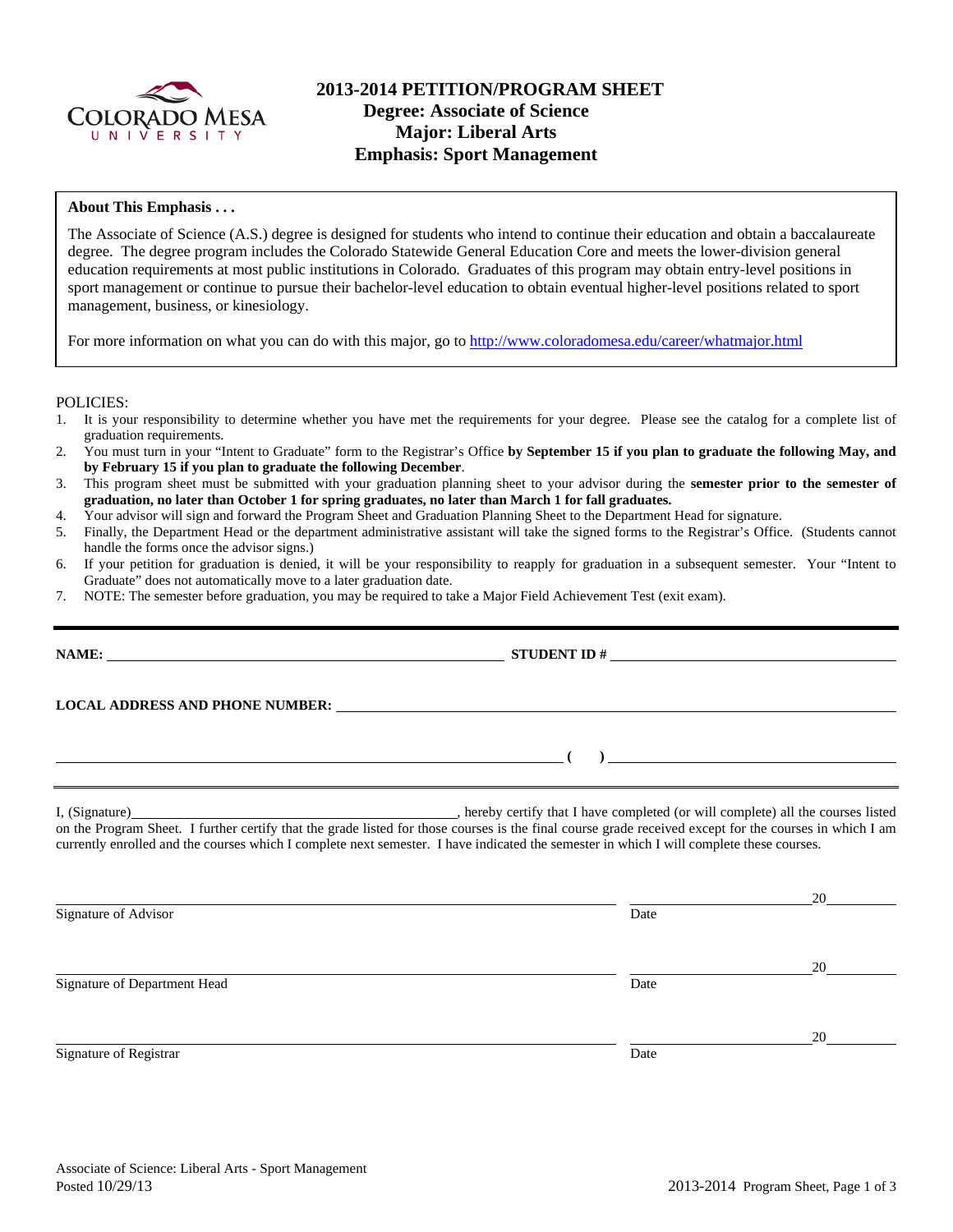Degree Requirements:

- $60$  semester hours total (A minimum of 16 taken at CMU in n fewer than two semesters)
- 2.00 cumulative GPA or higher in all CMU coursework
- 2.00 cumulative GPA or higher in area of emphasis
- Pre-collegiate courses (usually numbered below 100) cannot be used for graduation.
- A student must follow the CMU graduation requirements either from 1) the program sheet for the major in effect at the time the student officially declares a major; or 2) a program sheet for th major approved for a year subsequent to the year during which student officially declares the major and is approved for the stu by the department head. Because a program may have requirent specific to the degree, the student should check with the faculty advisor for additional criteria. It is the student's responsibility be aware of, and follow, all requirements for the degree being pursued. Any exceptions or substitutions must be approved by student's faculty advisor and Department Head.
- When filling out the program sheet a course can be used only o
- See the "Undergraduate Graduation Requirements" in the catal for additional graduation information.

**GENERAL EDUCATION REQUIREMENTS** (31 semester hours) see the current catalog for a list of courses that fulfill the requirements below. If a course is on the general education list of options and a requirement for your major, you must use it to fulfill the major requirement and make a different selection within the general education requirement.

| Course No Title                                                          |               | Sem.hrs Grade Term/Trns |  |  |
|--------------------------------------------------------------------------|---------------|-------------------------|--|--|
| <b>English</b> (6 semester hours, must receive a grade of "C" or better) |               |                         |  |  |
| <b>ENGL 111 English Composition</b>                                      | $\mathcal{L}$ |                         |  |  |
| <b>ENGL 112 English Composition</b>                                      | 3             |                         |  |  |
|                                                                          |               |                         |  |  |

**Math:** MATH 113 **or higher** (3 semester hours, must receive a grade of "C" or better)

MATH 113 College Algebra  $4*$ \*3 credits apply to the General Ed requirements and 1 credit applies to elective credit

\_\_\_\_\_\_ \_\_\_\_ \_\_\_\_\_\_\_\_\_\_\_\_\_\_\_\_\_\_\_\_\_\_\_\_ \_\_\_\_ \_\_\_\_\_ \_\_\_\_\_\_\_\_

**Humanities** (3 semester hours)

| <b>Natural Sciences</b> (7 semester hours, one course must include a lab) |               |
|---------------------------------------------------------------------------|---------------|
| the control of the control of the control of the control of               |               |
| <b>History:</b> (3 semester hours)<br>HIST                                | $\mathcal{R}$ |
| <b>Fine Arts</b> (3 semester hours)                                       |               |
| <b>OTHER LOWER DIVISION REQUIRMENTS (5 semester hours)</b>                |               |
| <b>Kinesiology</b> (2 semester hours)                                     |               |
| KINE 100 Health and Wellness                                              |               |

**Applied Studies** (3 semester hours)

#### **SPORT MANAGEMENT EMPHASIS REQUIREMENTS** (18 Semester Hours)

\_\_\_\_\_\_ \_\_\_\_ \_\_\_\_\_\_\_\_\_\_\_\_\_\_\_\_\_\_\_\_\_\_\_\_ \_\_\_\_ \_\_\_\_\_ \_\_\_\_\_\_\_\_

|                 | <b>Business and Kinesiology Courses</b> |    |  |
|-----------------|-----------------------------------------|----|--|
| <b>CISB 101</b> | <b>Business Information</b>             |    |  |
|                 | Technology                              | 3  |  |
| <b>KINE 200</b> | History and Philosophy of               |    |  |
|                 | Sport and P.E.                          | 3  |  |
| <b>KINE 205</b> | Introduction to Sport                   |    |  |
|                 | Management                              | 3  |  |
| <b>MANG 201</b> | Principles of Management                |    |  |
| <b>MARK 231</b> | Principles of Marketing                 |    |  |
| <b>ECON 201</b> | Principles of Macroeconomics            | -3 |  |
|                 | <b>Electives</b> (6 semester hours)     |    |  |
|                 | *MATH 113 College Algebra               |    |  |
|                 |                                         |    |  |
|                 |                                         |    |  |
|                 |                                         |    |  |

Course No Title Sem.hrs Grade Term/Trns